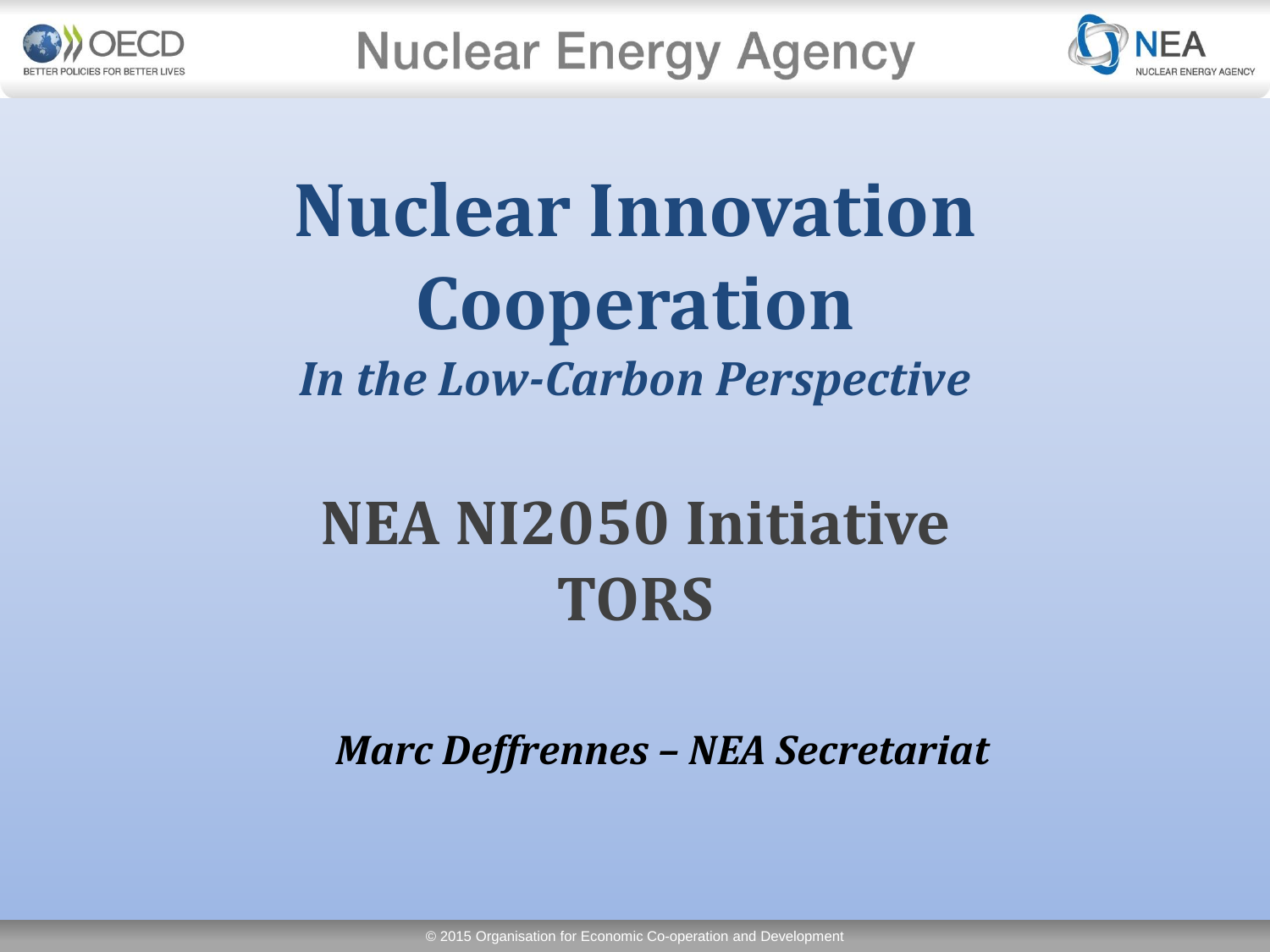



## *Terms of Reference for the NI2050 Roadmap (Top-Down Step 2) and for the Adv Panel:*

### **DRAFT TERMS OF REFERENCE (ToRs)**

**For the NEA NI2050 Roadmapping of Nuclear Fission R&D and Advisory Panel**

### **Background**

**The NEA NI2050 Initiative, launched in July 2015, is aiming at mapping the actual nuclear fission R&D programmes and infrastructures (step 1), highlighting R&D (see footnote) priorities to enable innovation and foster the longer term role of nuclear fission in the sustainable low carbon energy future (step 2), and evaluating the potential for cooperation to implement some of these priorities, in particular where there are gaps and synergies in terms of programmes and infrastructures (step 3). See Figure 1.**

**While step 1 is to be performed via a survey managed by the NEA Secretariat (NDD), the step 2 will take the form of a high level roadmapping of R&D priorities. It will require the recourse to high level expertise having a far reaching vision, technical knowledge, and experience of similar roadmapping processes. As one of the outcomes of the NI2050 Launching Workshop (7 and 8 July 2015 Paris), the NEA Secretariat was tasked to draft Terms of Reference for the roadmapping process, including for an Advisory Panel providing the necessary guidance and expertise.**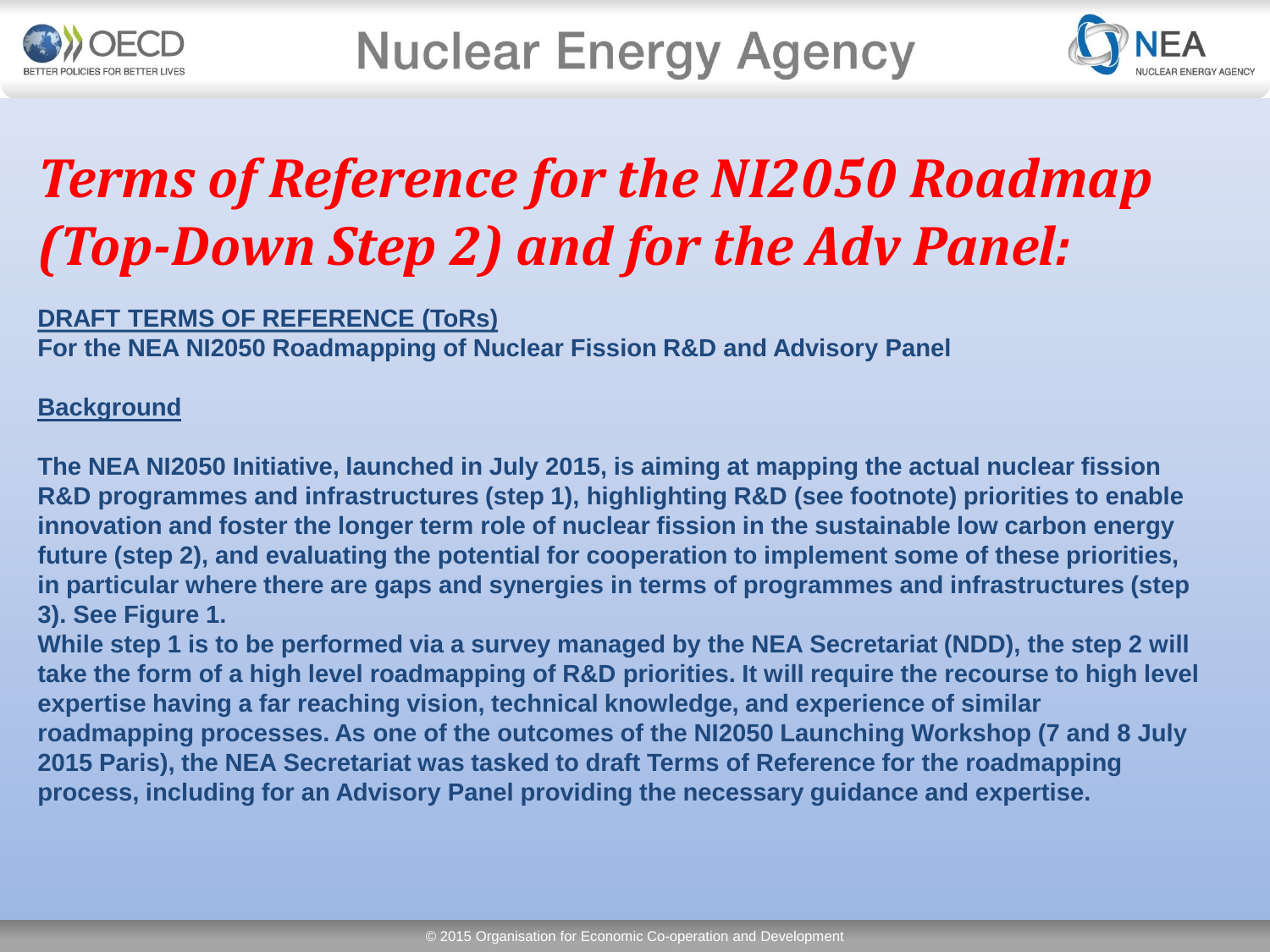



## *Terms of Reference for the NI2050 Roadmap (Top-Down Step 2) and for the Adv Panel:*

### **DRAFT TERMS OF REFERENCE (ToRs)**

**For the NEA NI2050 Roadmapping of Nuclear Fission R&D and Advisory Panel**

### **Footnote**

### **R&D:**

**There was extensive debate at the first Advisory Panel Meeting on "R&D" (Research and Development) vs "RD&D" (Research, Development and Demonstration). "R&D" will be further used, but "demonstrators" are fully part of the scope of the roadmapping. As a result of the discussion it was decided to propose an ad-hoc clarification of the notion of demonstrator vs prototype/FOAK (First of A Kind). A Demonstrator is an experimental facility designed to prove the technical and industrial feasibility, as well as the safety case (licensability), of a technology in its integrality (e.g. a demonstrator reactor). The aim is not to produce energy (e.g. electricity) in an economic way, but such production might be part of the scope of the demonstration. Such "demonstrators" are flexible tools, allowing diverse configuration and experiments to take place (e.g. on materials and fuels), and may be associated with additional specific support facilities and labs (i.a. hot cells for PIE). The next stage, after the demonstrator, is the prototype, for which the aim is to produce energy (e.g. electricity) and prove the economic viability of the technology. A FOAK is the first fully commercially operated plant based on the given technology.**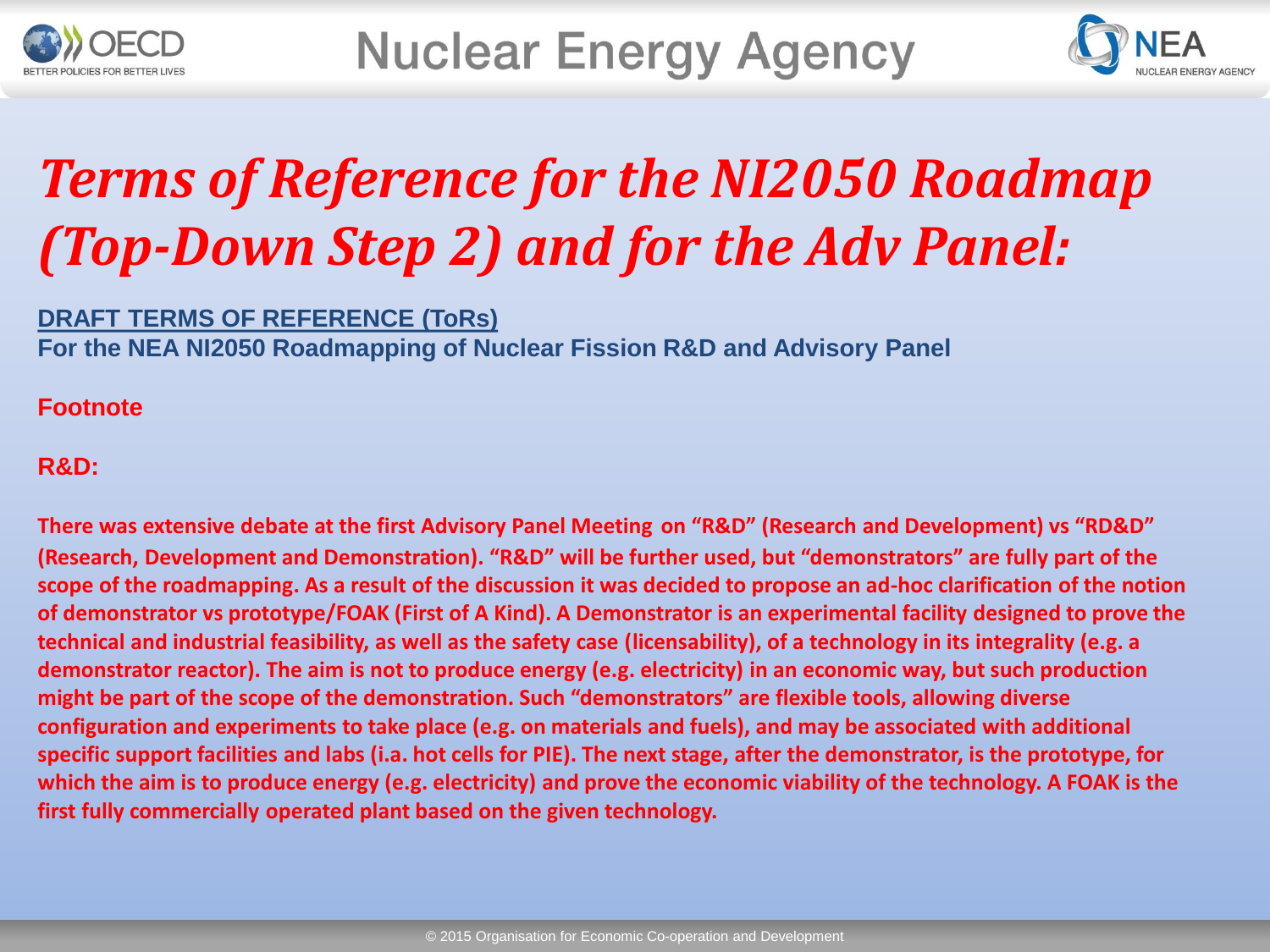



### **ToRs for the Roadmapping of R&D priorities**

#### *Objective*

**The objective of the NI2050 roadmapping is to identify R&D strategies and associated priorities to achieve commercial readiness of innovative sustainable nuclear fission technologies in a fast and cost effective manner. For the 2050 perspective, the IEA ETP 2DS (2 Degree Scenarios of the 2015 Energy Technology Perspectives of the International Energy Agency) serves as the reference.** 

#### *Scope*

**The roadmapping will be organised along 5 main categories (see Figure2). Each of these five categories will be further elaborated as necessary in the course of the roadmapping. Both R&D programmes and infrastructures will be mapped. Infrastructures cover "physical infrastructures" (facilities, labs and tools) but may also cover "human resources and skills" as appropriate.**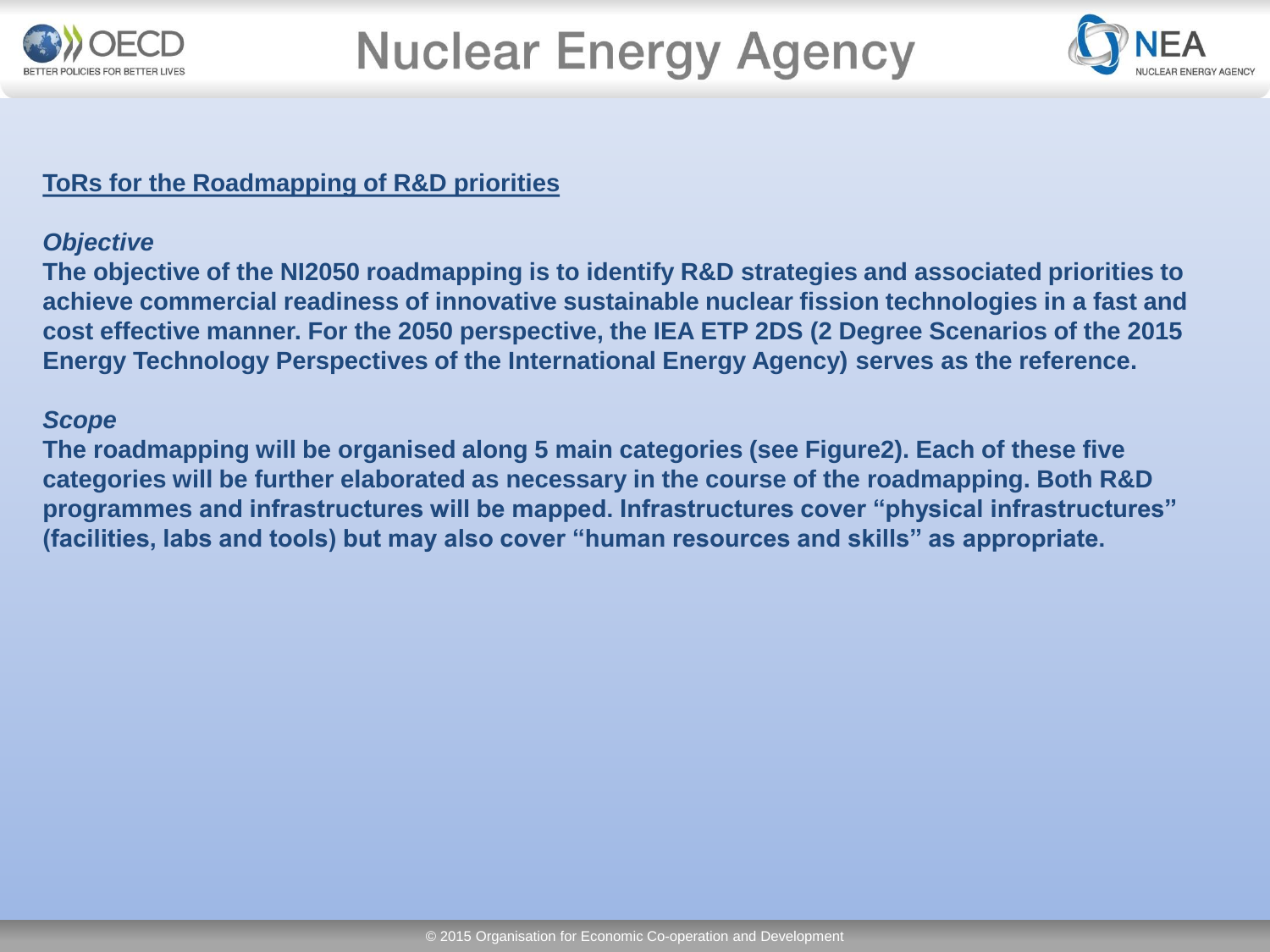



### **ToRs for the Roadmapping of R&D priorities**

### *Methodology*

**Maximum use will be made of existing roadmaps (GIF, European Technology Platforms, national roadmaps, Owners/Users Groups of facilities,…).** 

**Priorities consistent with the objective will first be mapped for the four first categories (see Figure 2). These will then be consolidated, together with priorities for cross cutting topics.** 

**Once priorities are established in the roadmapping, they can then be cross-checked with the outcomes of the survey mapping the actual R&D (step 1), leading to the identification of some gaps and synergies which may better be addressed (efficiency, cost, use of resources,…) through cooperation.** 

**A concrete outcome, beyond the survey results and the roadmap per se, might therefore be to define a limited number of priorities/gaps/synergies, not yet properly taken care of, for which there is willingness to cooperate.** 

### *Process*

**An Advisory Panel, made of NEA member countries high level experts and NEA Secretariat, will guide the Roadmapping. The first task will be to define more precisely the scope and methodology for the roadmapping (eg which "process and criteria" to use for the prioritization). Following this, specialised Experts Meetings will be organised, under the umbrella and responsibility of the Advisory Panel, to highlight R&D priorities for the first four categories of the roadmapping. The Advisory Panel will consolidate the outcomes, cross check with the priorities for the cross cutting issues, and look for duplications and synergies. A final list of priorities should then be elaborated and cross-checked with the outcome of the survey, leading to the identification of potential gaps and synergies, for which cooperation might be proposed.**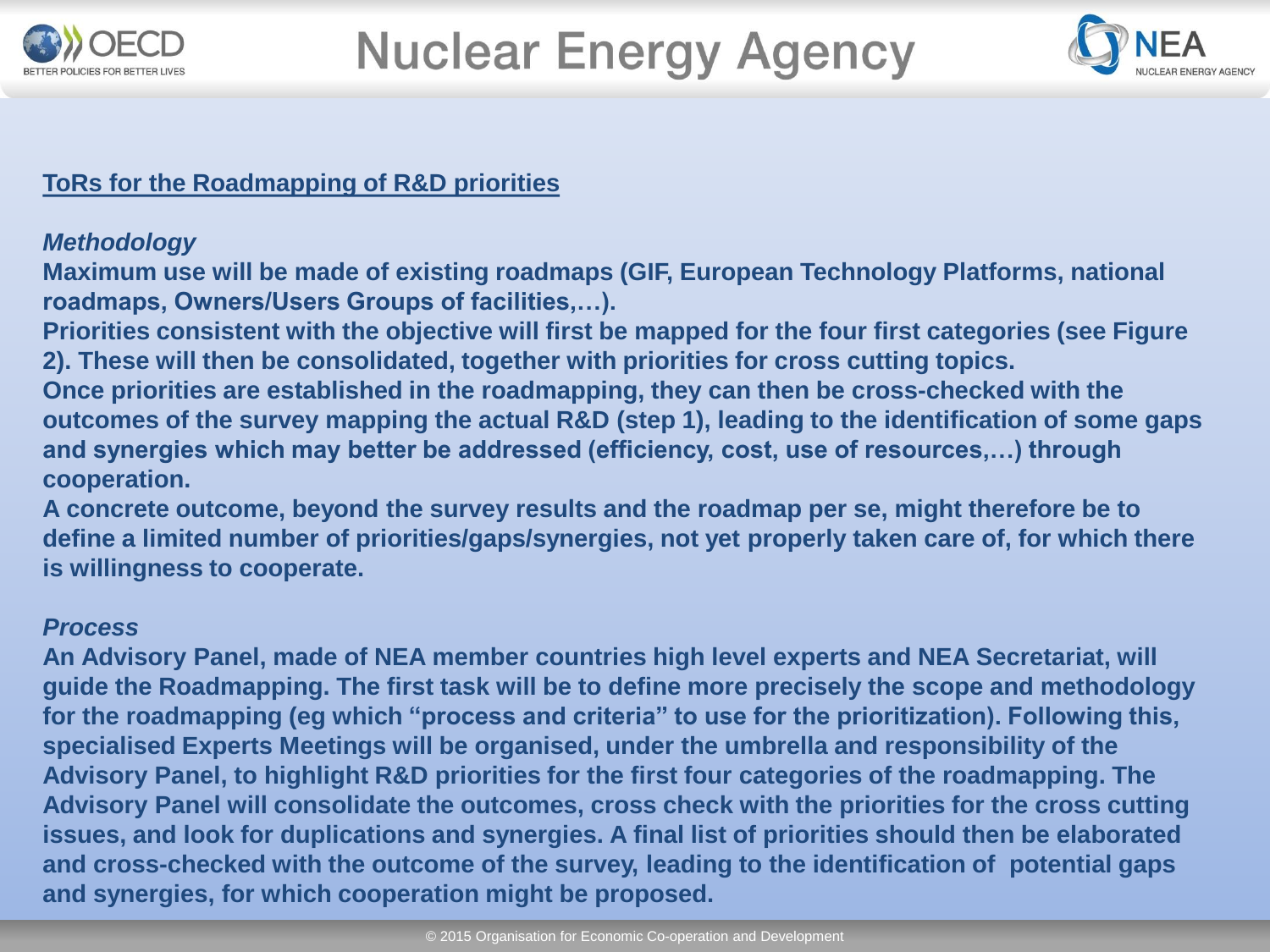



### **ToRs for the Advisory Panel**

### *Membership and Chairpersons*

**A list of members for the Advisory Panel, to ensure the proper combination of the necessary high level vision, expertise and experience, will be proposed to the NDC. The list (see list in annex) is based essentially on the list of participants invited by the NEA Secretariat for the first meeting of October 2015, complemented by an invitation to the chairs of the main NEA Standing Technical Committees, to ensure the necessary coordination for this broad NEA Initiative, and by the IAEA as observer. NDC may propose additional members for the Advisory Panel.** 

**A chairperson will be proposed by the NEA Secretariat for each meeting of the Advisory Panel and endorsed by consensus by the participants of the meeting.** 

**The specialised Experts Meetings should be chaired by a member of the Advisory Panel to ensure the global consistency of the overall process. The NEA Secretariat will call for volunteers and propose the list of chairs (and co-chairs as appropriate) for approval by the Advisory Panel. Members of the Advisory Panel will nominate the experts for the specialised Experts Meetings (they may also decide to participate themselves). NEA Secretariat may propose additional experts. The experts will need to have a global long term vision of R&D perspectives and needs in their field in terms of programmes and infrastructures, a deep technical expertise, and a good knowledge of existing roadmaps used as basis.**